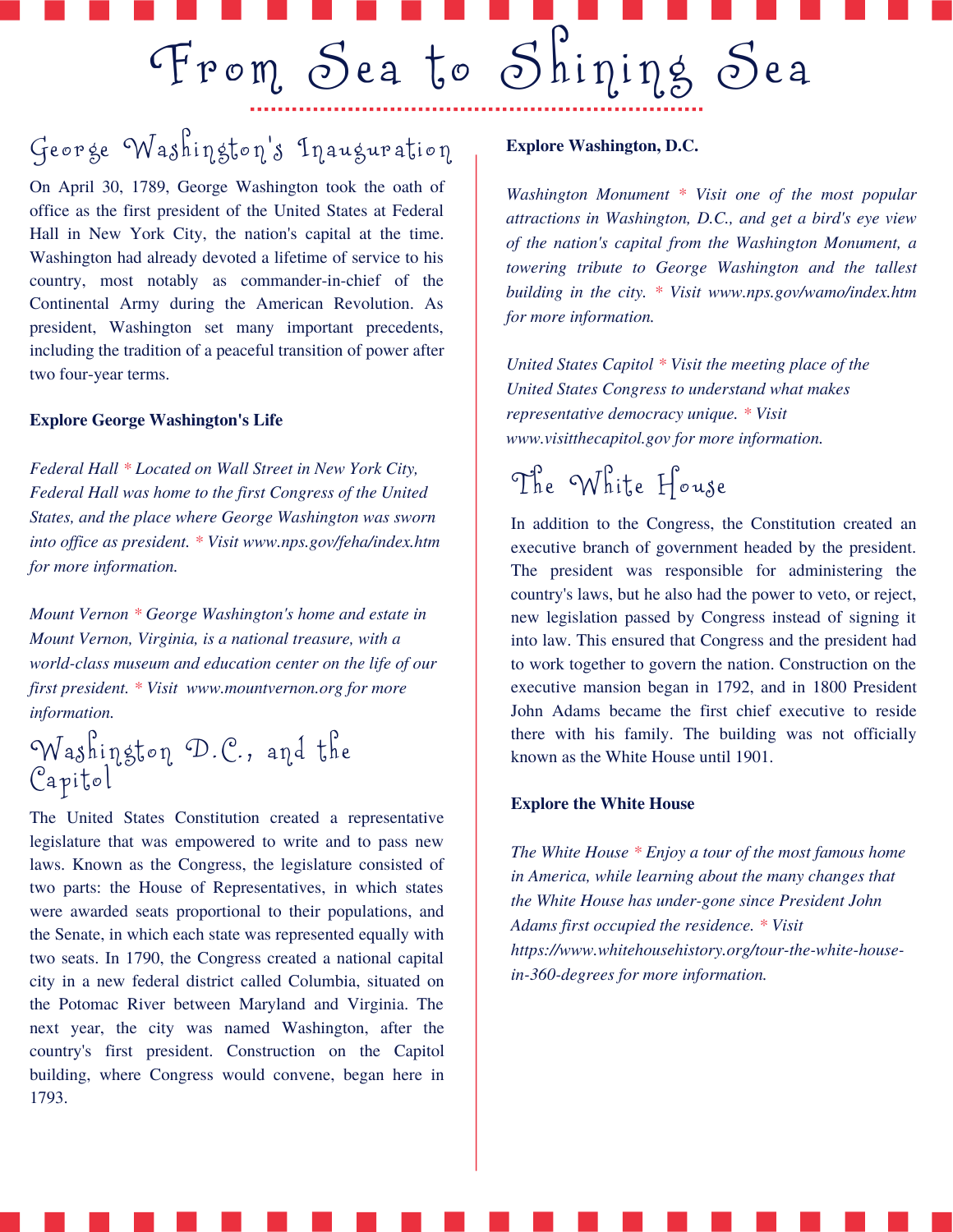## The Louisiana Purchase Transfer Ceremony

In the early years of the United States, Spain and then France claimed Louisiana and the territory west of the Mississippi River. At the beginning of the 19th century, the region became more difficult for France to maintain, and it negotiated to sell the land, including the important port city of New Orleans, to the U.S. In 1803, President Thomas Jefferson agreed to purchase this enormous territory, nearly doubling the size of the country for the bargain price of \$15 million. The treaty was signed in Paris on April 30, 1803, and the transfer ceremony took place the following December in New Orleans, Louisiana.

#### **Explore the Louisiana Purchase**

*The Cabildo \* In New Orleans, explore the site where the Louisiana Purchase transfer ceremony took place in 1803. The Cabildo also served as the New Orleans City Hall until 1853. \* Visit www.crt.state.la.us/louisiana-statemuseum/museum-sites/the-cabildo/index for more information.*

### The Meeting of Jefferson and Lewi s

Following the Louisiana Purchase in 1803, President Jefferson decided to send an expedition to explore the new territory and identify a water route across the continent. He turned to his personal aide, Meriwether Lewis, to head the expedition due to Lewis's experience as an Army captain and his knowledge of the western frontier. Lewis, knowing he would need help leading the expedition, asked his mentor from the Army, William Clark, to join him.

#### **Explore Thomas Jefferson's Life**

*Monticello \* Discover the home that Thomas Jef erson began building in 1768 and continued to work on for more than forty years. Here you can see innovative architectural design, beautiful furnishings, and artifacts from the Lewis and Clark expedition. \* Visit www.monticello.org for more information.*

The Corps of Discovery

In the winter of 1803-1804, the Corps of Discovery (explorers who participated in the Lewis and Clark expedition) assembled at Camp Wood in modern-day Illinois to prepare for the long journey west. About thirty men spent the winter there on the Missouri River, along with William Clark who took charge of their training and packing. In May of 1804, Lewis and Clark and the Corps of Discovery embarked on their trip up the Missouri River in one large keelboat and two smaller vessels.

#### **Explore the Corps of Discovery**

*The Lewis & Clark Boat House and Nature Center \* This museum dedicated to the Lewis and Clark expedition sits on the Missouri River in St. Charles, Missouri, not far from where the Corps of Discovery embarked on its journey. \* Visit www.lewisandclarkcenter.org for more information.*

# The Fourth of July

On July 4, 1804, one and a half months into their journey up the Missouri River, the explorers held the first ever Independence Day celebration west of the Mississippi at their camp in modern-day Kansas. They marked the occasion by firing their ship's cannon at sunset.

#### **Explore Lewis and Clark's Fourth of July Celebration**

*Independence Creek-Lewis & Clark Historic Site \* The Corps of Discovery stopped at this small tributary on July 4, 1804, and named it in honor of the occasion. The site also features a reconstruction of a Kanza Indian home, since the explorers report in their journals that they spent the night near an abandoned Kanza village. \* Visit https://www.travelks.com/listing/independence-creek%3Alewis-%26-clark-historic-site/13157/ for more information.*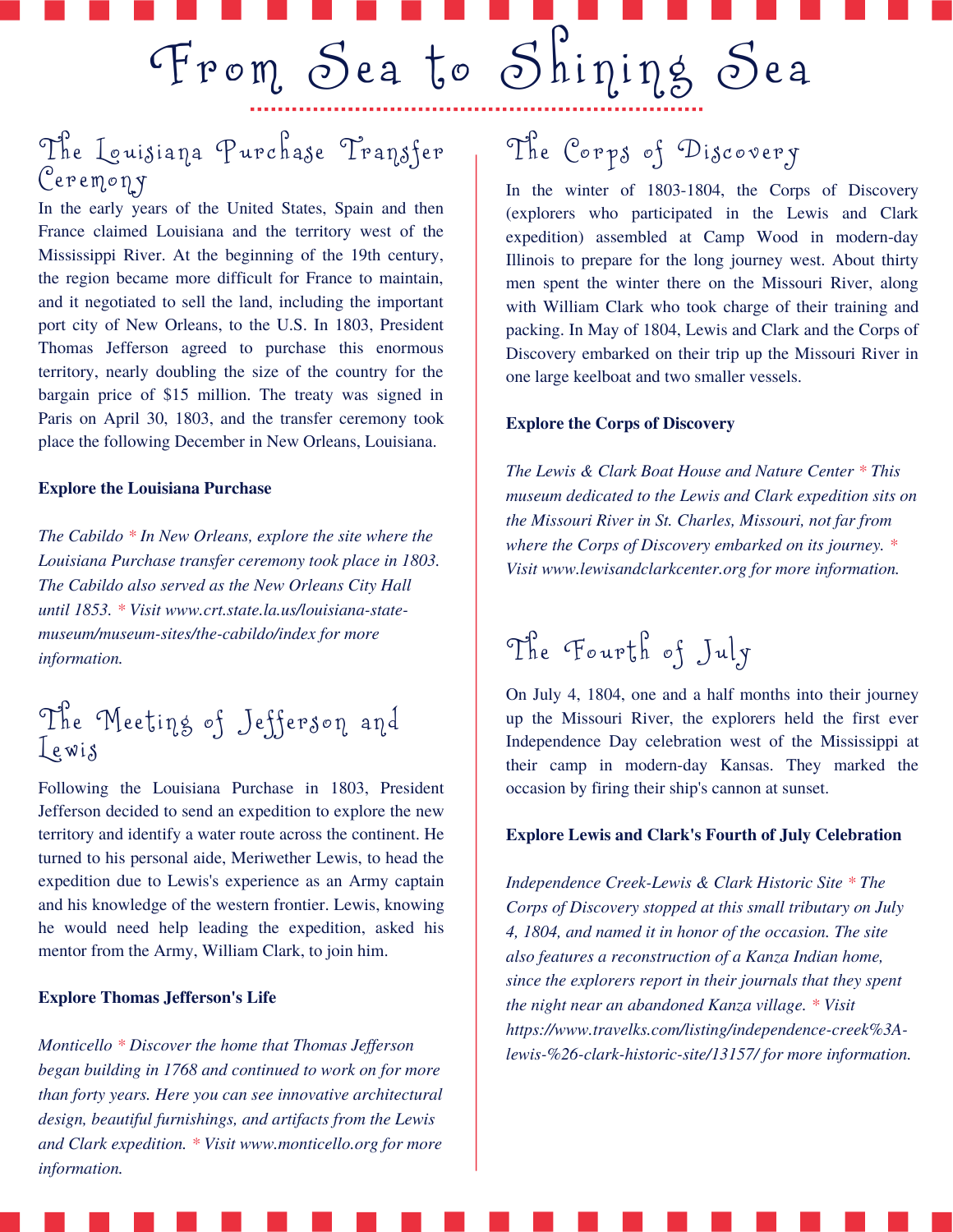## $S$ acagawea

The Corps of Discovery made slow progress on the Missouri River throughout the summer and early autumn of 1804, and by October the expedition had reached current-day North Dakota. There, among the Hidatsa tribe, they met a French-Canadian trapper named Toussaint Charbonneau who lived in the village and was married to a young Shoshone woman believed to have been kidnapped and brought to live with the Hidatsa. Her name was Sacagawea. Lewis and Clark promptly hired Toussaint and Sacagawea as translators, and the couple joined the Corps going forward.

#### **Explore Sacagawea's Homeland**

*Sacajawea Center \* This education center outside of Salmon, Idaho, is dedicated to preserving the legacy of Sacagawea. \* Visit www.sacajaweacenter.org for more information.*

## Winter at Fort Mandan

Sacagawea and her husband joined the Corps of Discovery at Fort Mandan, where the group spent the winter of 1804- 1805. The explorers developed good relations with the local Mandan villages and other nearby tribes. William Clark recounts in his journal how, on New Year's Day of 1805, sixteen of the men visited one of the villages to dance and play music at the request of the chiefs. Later that winter, Sacagawea gave birth to a son at Fort Mandan, whom she brought with her when the expedition continued later that spring.

#### **Explore Fort Mandan**

*The North Dakota Lewis & Clark Interpretive Center \* Located in Washburn, North Dakota, this reconstruction of Lewis and Clark's Fort Mandan of ers a glimpse of what life was like on their expedition. \* Visit www.fortmandan.com for more information.*

### The Explorers Encounter a Grizzly Dear

One of the most important aspects of the Lewis and Clark expedition was its scientific mission. Both men took careful notes on every aspect of their trip, describing hundreds of native plants and animals, as well as the people they encountered. Lewis and Clark sent dozens of specimens and artifacts back to President Jefferson to be studied more closelyincluding a few live animals. In April 1805 in current-day Montana, the expedition encountered and killed a grizzly bear. It was the first time the species had been described for science.

#### **Explore Lewis and Clark's Scientific Mission**

*Academy of Natural Sciences \* Most of the specimens Lewis and Clark sent back from their journey were deposited at the Academy of Natural Sciences in Philadelphia, Pennsylvania, where the collection remains on display. \* Visit www.ansp.org for more information.*

### Lewis and Clark Meet the Nez  $\overline{\varphi}_{\text{prec}}$

The expedition met the Nez Perce after crossing the Rocky Mountains near the borders of modern day Idaho and Montana. The tribe welcomed the tired group with hospitality, offering food and advice about the journey ahead to the Pacific. Lewis and Clark decided during their stay to leave their horses with the Nez Perce and to continue with the remainder of the trip by river. Observing the explorers struggling to build new boats, the group's new friends taught them to hollow out canoes using controlled fires. Eight months later, on their return journey, Lewis and Clark met the Nez Perce again when stopping to pick up the horses they had left in the tribe's care.

#### **Explore Lewis and Clark's Encounter with the Nez Perce**

*Nez Perce National Historical Park \* See where the Lewis and Clark expedition camped with the Nez Perce. \* Visit www.nps.gov/nepe for more information.*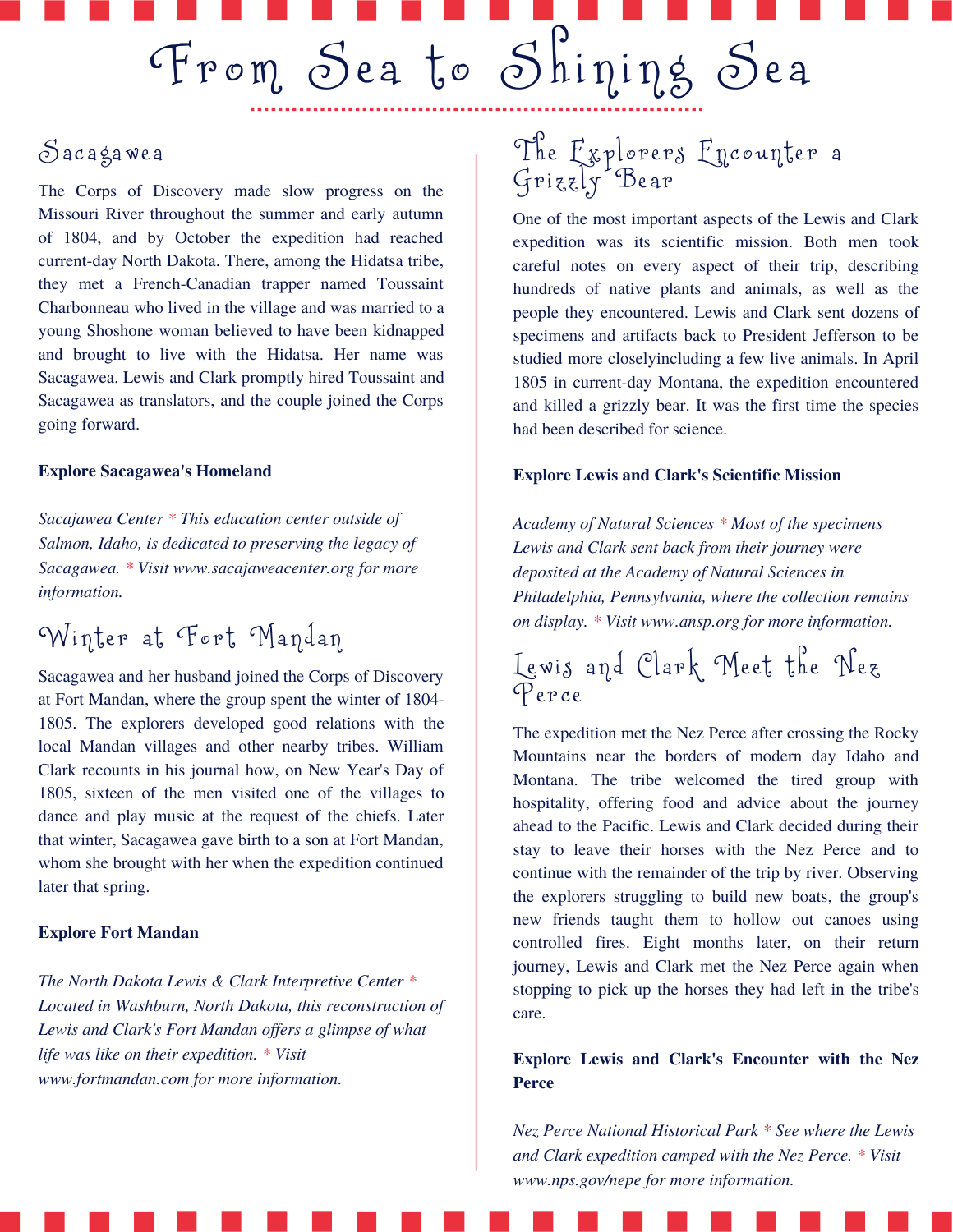## The Expedition Reaches the Pacific

On November 15, 1805, in what is now Washington state, the Corps of Discovery finally reached the Pacific Ocean. Since it was late in the year, the team resolved to stay on the west coast for the winter. Every member of the expedition, including Sacagawea and William Clark's slave, York, voted on the best site to construct their camp, which became known as Fort Clatsop. This would be the final winter of the expedition. In March 1806, they packed up and began the long journey home. They did not arrive back in St. Louis until the end of September 1806.

#### **Explore Lewis and Clark's Pacific Coast**

*Cape Disappointment State Park \* Discover beautiful hiking trails and beaches and see where Lewis and Clark first saw the Pacific Ocean in 1805. \* Visit www.parks.wa.gov/486/Cape-Disappointment for more information.*

*Fort Clatsop \* Experience the camp where the Corps of Discovery spent the final winter of its journey. \* Visit https://www.nps.gov/places/fort-clatsop-or.htm for more information.*

## A Growing Nation

The United States began growing almost as soon as it became a country. Many of the original thirteen colonies ceded their expansive western frontiers to the federal government in the years following the American Revolution, and from these, along with land acquired from British Canada and the Louisiana Purchase, the government formed several territories. The territories organized their own legislatures and once they reached a sufficient population, they petitioned for statehood. After the thirteen original colonies, Vermont, Kentucky, Tennessee, and Ohio were admitted to the union by the end of Jefferson's presidency in 1809.

#### **Explore the Beginnings of Westward Expansion**

*The Museum of Westward Expansion \* Learn about the Americans who traveled west at the Gateway Arch in St. Louis, Missouri, the city where many pioneers began their journey. \* Visit https://www.archpark.org/visit/ points-of-interest/museum-at-the-gateway-arch for more information.*

# Advent of the Steamboat

The inventor Robert Fulton designed the world's first commercially viable steamboat, the Clermont, which embarked on its first trip up the Hudson River from New York to Albany in August 1807. Before long, steamboats became a vital mode of transportation throughout the United States. The Mississippi River got its first steamboat, the New Orleans (another Fulton ship), in 1811, and within two decades the river was host to hundreds of others. This innovation proved invaluable to the commercial and territorial expansion of the United States.

#### **Explore the History of the Steamboat**

*The Hudson River Maritime Museum \* Learn about the Clermont, Robert Fulton's first steamboat in Kingston, New York. \* Visit www.hrmm.org for more information.*

*The Mississippi River Museum at Mud Island \* Learn about the history of the Mississippi River and board replica steamboats in Memphis, Tennessee. \* Visit www.mudisland.com for more information.*